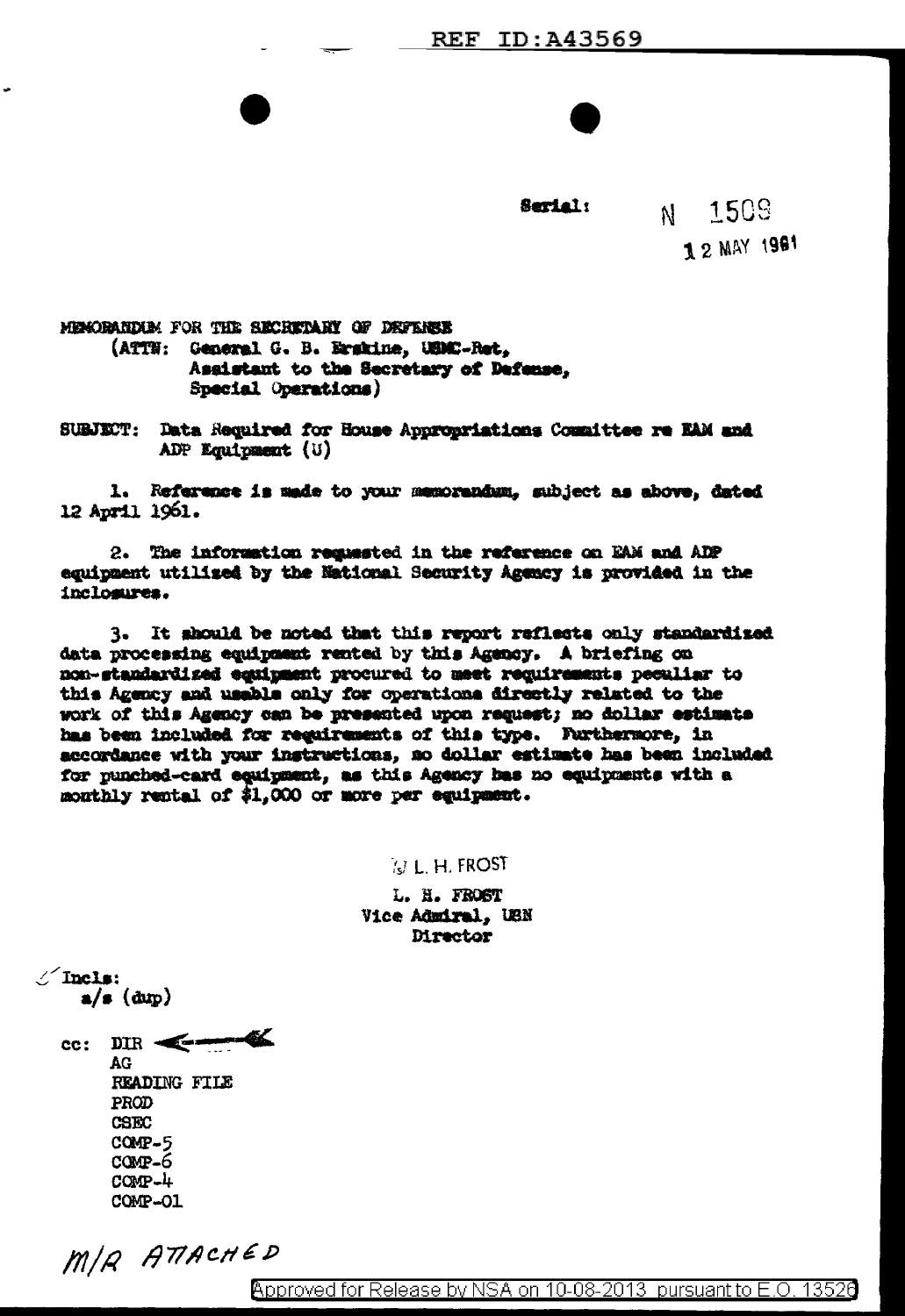Serial:  $N-150%$ 

 $M/R: 1.$  By the above-referenced memorandum, OSO/OSD directed NSA to prepare information concerning EAM and ADP equipment included in FY 1962 budget estimates.

2. The information for this report was compiled by COMP-4, based on feeder data provided by CSFC, PRoD and other COMP offices. R/D reported that their FY 1962 budget contained no funds for EAM or ADP equipment which would fall within the scope of this report.

3. No dollar total has been shown under purchase of' ADP equipment on Table A, in accordance with the decision of the Deputy Director that non-standardized equipment (including associated peripheral equipment) peculiar to NSA should be excluded from this report. At the present time no purchase of standard ADP equipment is contemplated from FY 1962 funds.

4. The dollar estimates shown in this report tie into the recently approved FY 1962 operating budgets for CSEC, PROD and COMP, but do not reflect total rental requirements on the basis that, per instructions, E.AM equipment with a basic monthly rental charge of less than a \$1,000 per equipment has been excluded.

> $5.1.9.$ E. L. GATEWOOD, COMP-41, 3119, 10 May 61, si

*/i/*  .. A <sup>I</sup>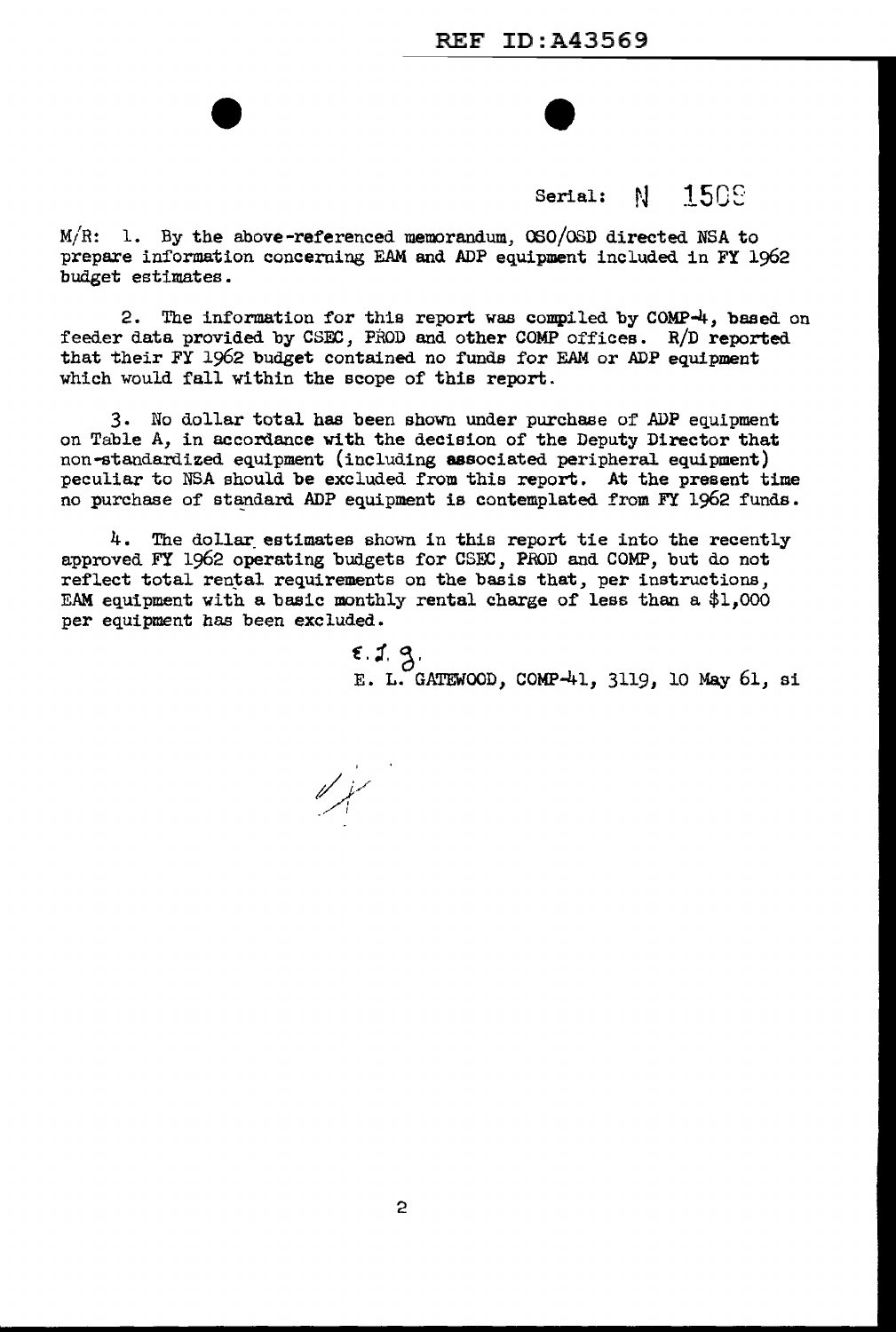# TABLE A

### DEPARTMENT OF DEFENSE - NSA

SUMMARY OF FURDS FOR ADP AND EAM EQUIPMENT **FY 1962 PRESIDENT'S BUDGET**<br>
O/M, A APPROPRIATION<br>
(\$ Thousands)

| <b>Punch Card Equipment</b> |                       |  |
|-----------------------------|-----------------------|--|
| Category of Intended Use    | Purchase Rental Total |  |
|                             | $$-0 $-0 $-0 $-0 +$   |  |

\* Per instructions, dollar requirements are not indicated since NSA has no . Punch Card Equipment with monthly rental of \$1,000 per equipment.

Automatic Data Processing Equipment

| Category of Intended Use                 | Purchase  | Rental            | Total |  |
|------------------------------------------|-----------|-------------------|-------|--|
| Intelligence application                 | $8 - 0 -$ | $$4,001$ $$4,001$ |       |  |
| Business applications                    | -0-       | 102               | 102   |  |
| Military Command and Control application | -0-       | 21                | 21    |  |

Ń,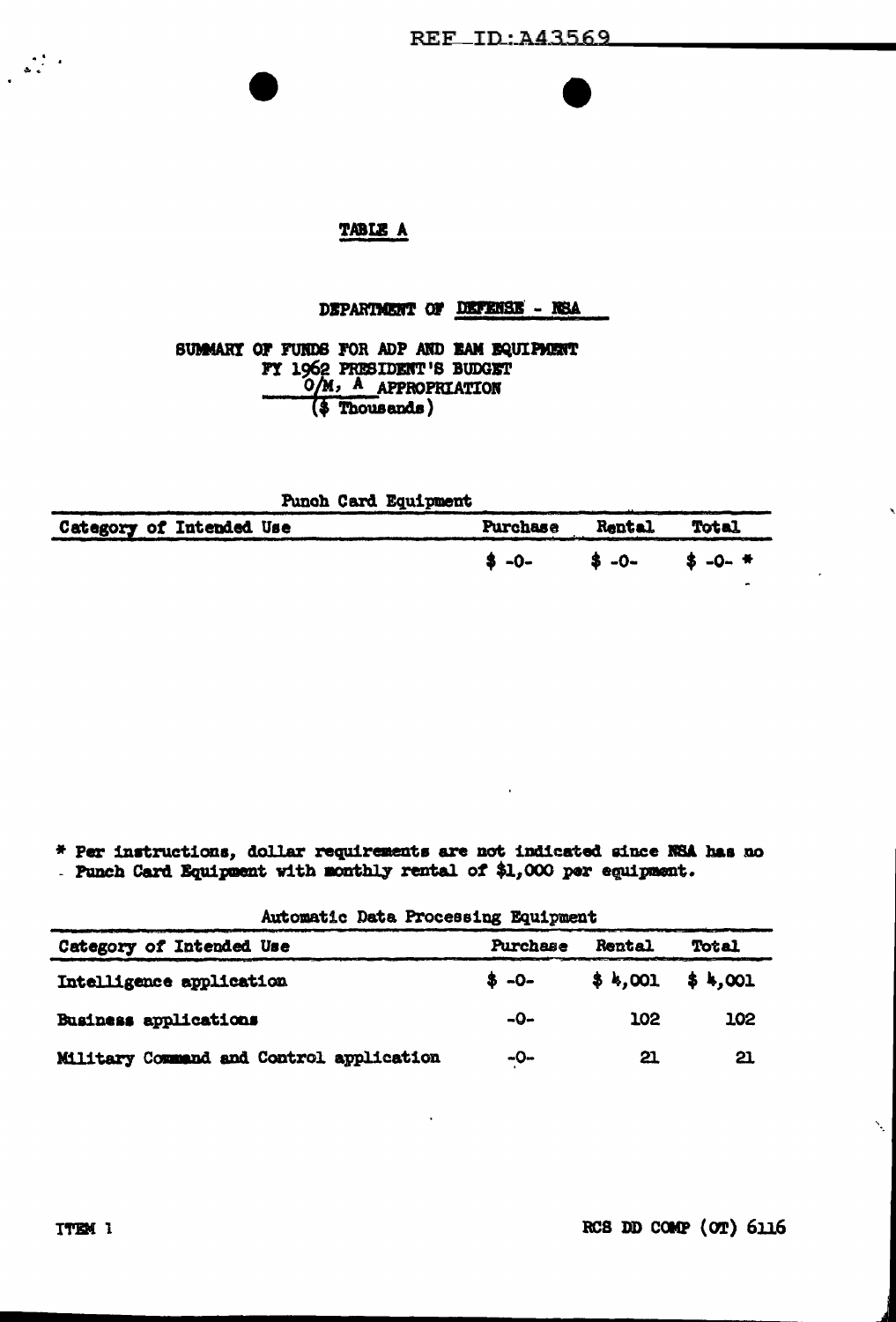# REF ID:A43569

#### TABLE B SUMMARY OF ADP EQUIPMENT

|                                         |                                      | Date of Last Review |      |                                   |
|-----------------------------------------|--------------------------------------|---------------------|------|-----------------------------------|
| Location and                            | Type of $(1)$                        | of Adequacy of      |      | Equipment Manufacturers Who Were  |
| <b>Equipment Type</b>                   | Application                          | Equipment           |      | Invited or Who Proposed Equipment |
| <b>Naval Security Station</b>           |                                      |                     |      |                                   |
| UNIVAC File Computer<br>IBM 1401 System | Intelligence<br>Military Command and | February 1961       |      | Remington Rand, IBM               |
|                                         | Control                              | April               | 1961 | <b>TBK</b>                        |
| Ft. George G. Meade, Maryland           |                                      |                     |      |                                   |
| 650 System<br><b>IBM</b>                | Intelligence                         | March               | 1961 | <b>TBM</b>                        |
| <b>TBM</b><br>705 System                | Intelligence                         | March               | 1961 | <b>TBM</b>                        |
| IBM 1401 Systems                        | Intelligence and Business            |                     |      |                                   |
|                                         | Applications                         | March               | 1961 | IBM, RCA                          |
| CDC 1604 System                         | Intelligence                         | March               | 1961 | Control Data Corporation          |

(1) Type of Application will be:<br>Business Scientific, Engineering & R&D Intelligence Command & Control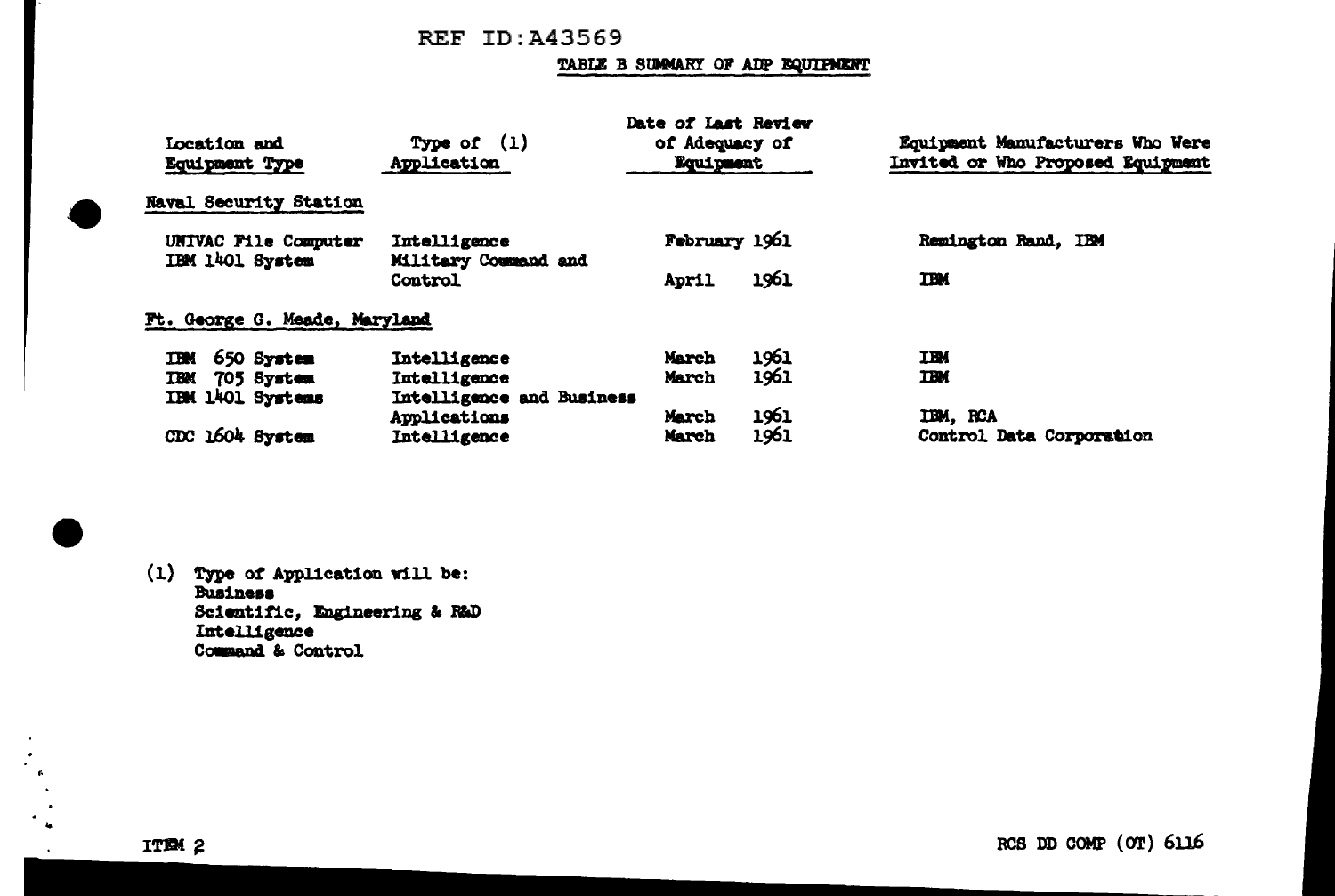#### GERERAL STATEGETE NEGARDING ADP BOUTFALST

1. Periodic studies unde to review adequacy of equipment:

The AIP equipments operated by ESA are under constant review by trained programmers and machine personnel. In addition, the equipments are continually evaluated by management on the basis of the accuracy and timeliness of their and products.

2. Process followed in selection of ADP equipment for each application type.

Whenever it is deemed practical from a technical and security point of view, (e.g., equipment used in business applications), WEA follows the procedure of preparing machine specifications and inviting various menufacturers to propose equipments which they feel will most the Agency's requirements. Salection is then made on the basis of cost of the equipment, applicability to the work it will be required to perform, and overall performance and efficiency of the equipment.

In other cases, however, high security classification makes it impractical and often impossible for NSA to convey detail of its amplication to equipment manufacturers for evaluation. NSA has been fortunate in being in the forefront in the use and development of electronic computers for over 15 years and therefore employs personnel who nossess a high measure of technical knowledge. Development of computer applications within MSA has always been praceded by complete feasibility and capability studies involving the computer technical personnel, management analysts and the product consumers. A group of these qualified persons has the sbility to examine and judge the relative merits of comparable computers. It is the judgment of such people, rather than the judgment of equipment manufacturers, which is primary in the selection of ADP equipment at MSA.

 $\sim$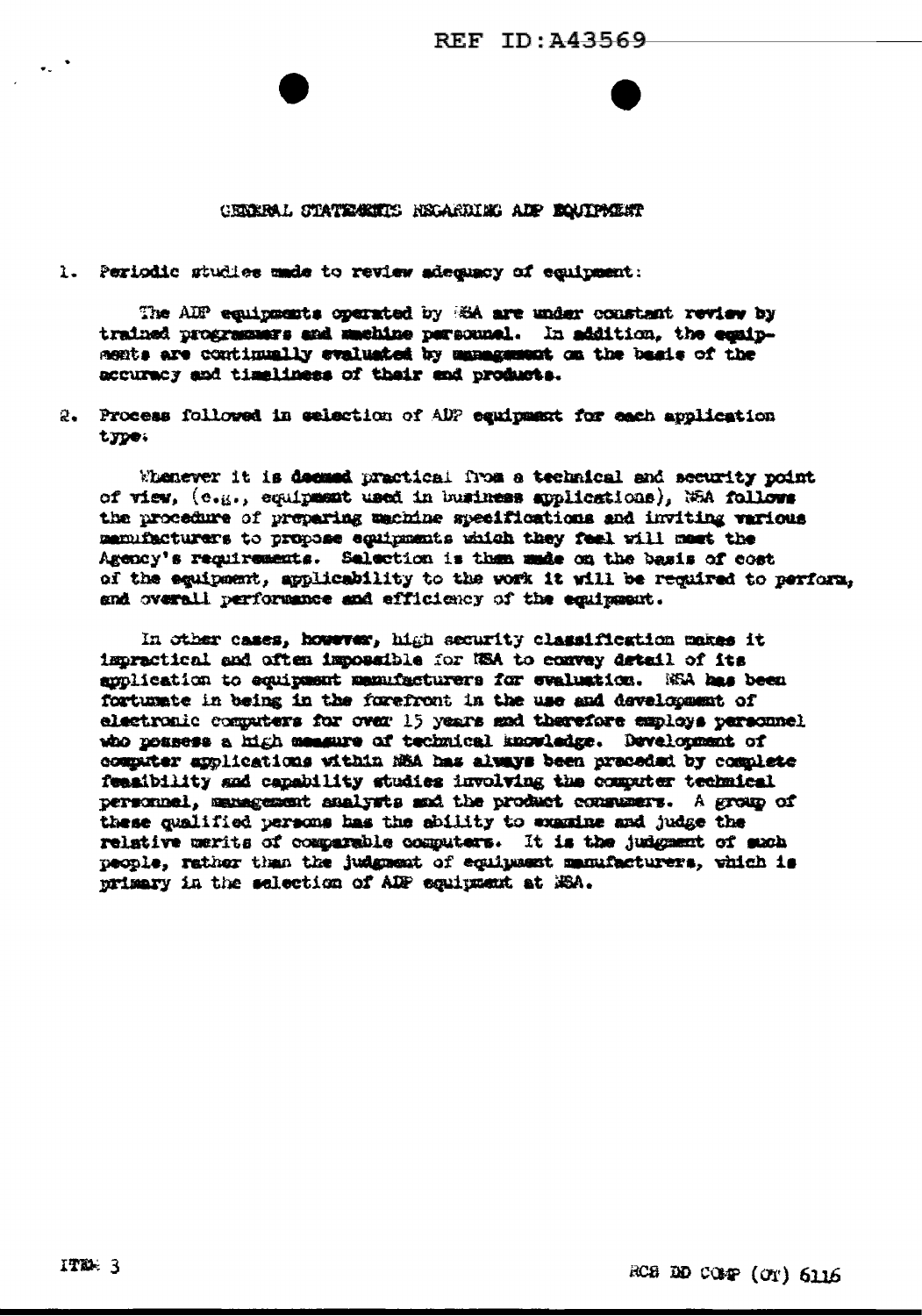# **REF ID:A43569**

# TABLE C - FUNCHED CARD EQUIPMENT (with Minimum Basic Monthly Rent of \$1,000)

| Location and Type<br>of Equipment                                                     | Basic Mo. Rent or<br>Maint. Cost if<br>Government Owned | Type of<br>Application | Date of Last Review<br>of Adequacy of Eqt.                                                             | Computer Eqt. Mfgrs.<br>Invited to Propose or<br>Who Proposed a Computer |
|---------------------------------------------------------------------------------------|---------------------------------------------------------|------------------------|--------------------------------------------------------------------------------------------------------|--------------------------------------------------------------------------|
| 477. 2009 State of Antario State of Themsel Antario State of Antario State of Antario | and the second control of the control of the second     |                        | in the contribution of the property services and in the State and the contribution of the contribution | <b>System</b>                                                            |
|                                                                                       |                                                         |                        |                                                                                                        |                                                                          |

NOT APPLICABLE, SEE TABLE A

 $\mathcal{L}$  $\sim 9$ 

 $\ddot{\phantom{a}}$ 

 $\mu \in \Psi$